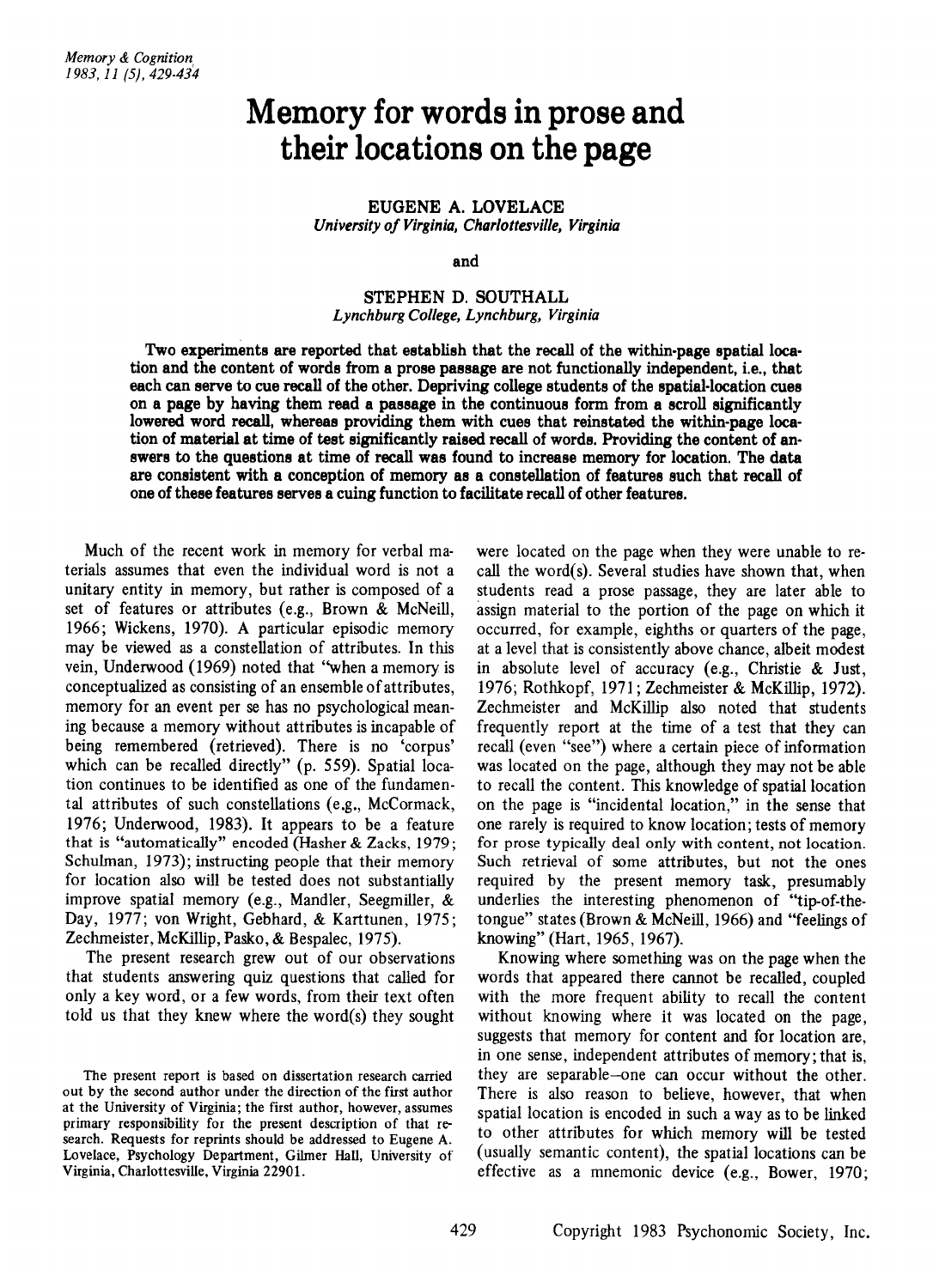Rawles, 1978; Yates, 1966). Rawles reminded us that, although psychologists have only recently begun to study "page location," it has long been widely employed as a memory aid by thespians, and was commented on by Charles Darwin in reply to Sir Francis Galton's queries concerning visualizing.

In several studies, the ability to accurately specify location has been shown to be correlated with the accuracy of recall of the semantic content of a sentence (e.g., Rothkopf, 1971; Zechmeister & McKillip, 1972; Zechmeister et aI., 1975). These authors have noted the following possible interpretations of this correlational evidence: (1) It might result from fluctuations of attention, such that, for those portions of the passage to which the individual attended carefully, he or she is able to recall both what was read and where it was located on the page, but, for other parts of the passage, he or she was "tuned out" and therefore reading became mechanical, and neither can be recalled; (2) the recall of the answer to one of the questions may, by providing more material, enhance the cue value over that of the question stem alone, and thus facilitate access to the spatial attribute; and (3) the recall of the spatial attribute may provide more of the constellation of features, and thus permit improved performance in answering content questions. Clearly these accounts are not mutually exclusive, and all three might contribute to the observed correlation.

The attentional account, although intuitively appealing and "simple," is neither interesting from a memorytheoretic point of view nor consistent with the observation by Zechmeister et al. (1975) that the recall of content was not differentially related to quadrant of the page, but that success at specifying location was. The other two explanations of the correlation, that memory for either content or spatial location can facilitate recall of the other, are both implied by any model of memory that assumes (1) that the coded memory representation for an event is a constellation of attributes, and (2) that the greater the number of attributes retrieved, the greater the cuing value for accessing additional attributes. Within this framework, the question of interest is whether certain attributes, in this case certain content words in a sentence and spatial location on the page, are functionally independent in their activation at the time of attempted recall or interact such that each may serve to facilitate activation of, or access to, the other.

Zechmeister and his associates have presented data that appear to support the notion that the codes for content and spatial attributes do not serve such a facilitative cuing function. Zechmeister and McKillip (1972, Experiment 2) found that when spatial knowledge was provided to the subjects, content recall was not affected. In their study, spatial information was provided at the time of recall by telling individuals the corner of the page in which it occurred; of course, this procedure may not have been adequate to reinstate reliably the location information. In a later study, they reported that when subjects "were provided the correct fill-in answers before attempting spatial recall," the accuracy of "spatial retention was not reliably changed" (Zechmeister et al., 1975, p. 51.).

The present studies, however, provide evidence that knowledge of location and memory for content are not functionally independent. Recall of content, as used here, refers not to the semantic gist of a sentence, but to the essentially verbatim recall of the specific key content word(s) of the queried sentence from a prose passage. Recall of within-page location required that individuals indicate on which quarter of the page the queried sentence appeared (we intend "within-page location cues" to include all the sources of information provided by any aspects of the spatial structure of the page). The approach taken in this research was two-fold: (1) to determine whether elimination, or marked reduction, of within-page location cues from the memory trace would result in a reduced level of recall of the content of the passage, and (2) to determine whether reinstatement of either precise location information or the content of the answer to the question at the time of recall would enhance the levels of content recall and of location recall, respectively.

In the current research, prior to the two major experiments aimed at these questions, two preliminary studies were conducted; they are summarized here, but are not described in detail. These studies replicated the major results of Rothkopf(1971) and Zechmeister and McKillip  $(1972)$  by finding reliable, but not high, levels of knowledge of spatial location, and a correlation of the accuracy of spatial location with correct recall. In the first of these two studies, using a passage and questions from Rothkopf's study and requesting location within quarters of the page, we found the probability of correct recall of spatial location,  $P(L)$ , to be .32 and the probability of correct recall of answers,  $P(R)$ , to the 32 questions to be .42. The following conditional probabilities indicate that memory for the two types of information was related: The probability of correct location given a correct answer to the question,  $P(L|R)$ , was .43, whereas the probability of correct location given an incorrect answer,  $P(L|\overline{R})$ , was .24, essentially chance. Similarly, the probability of a correct answer to the question, given that location was correctly specified,  $P(R|L)$ , was .56, but when location was incorrect,  $P(R|\tilde{L})$ , this was only .35. Wilcoxon's matched-pairs signed-ranks tests applied to proportions for individuals showed that the accuracy of location recall was reliably greater when the answer was correct than when it was not, and that the accuracy of the answers was reliably greater when the location was correctly specified than when it was not. (All statistical tests referred to as significant have  $ps < .05$ .)

The second background study employed a 12-page typewritten passage containing factual information about the state of Alaska, drawn from an encyclopedia,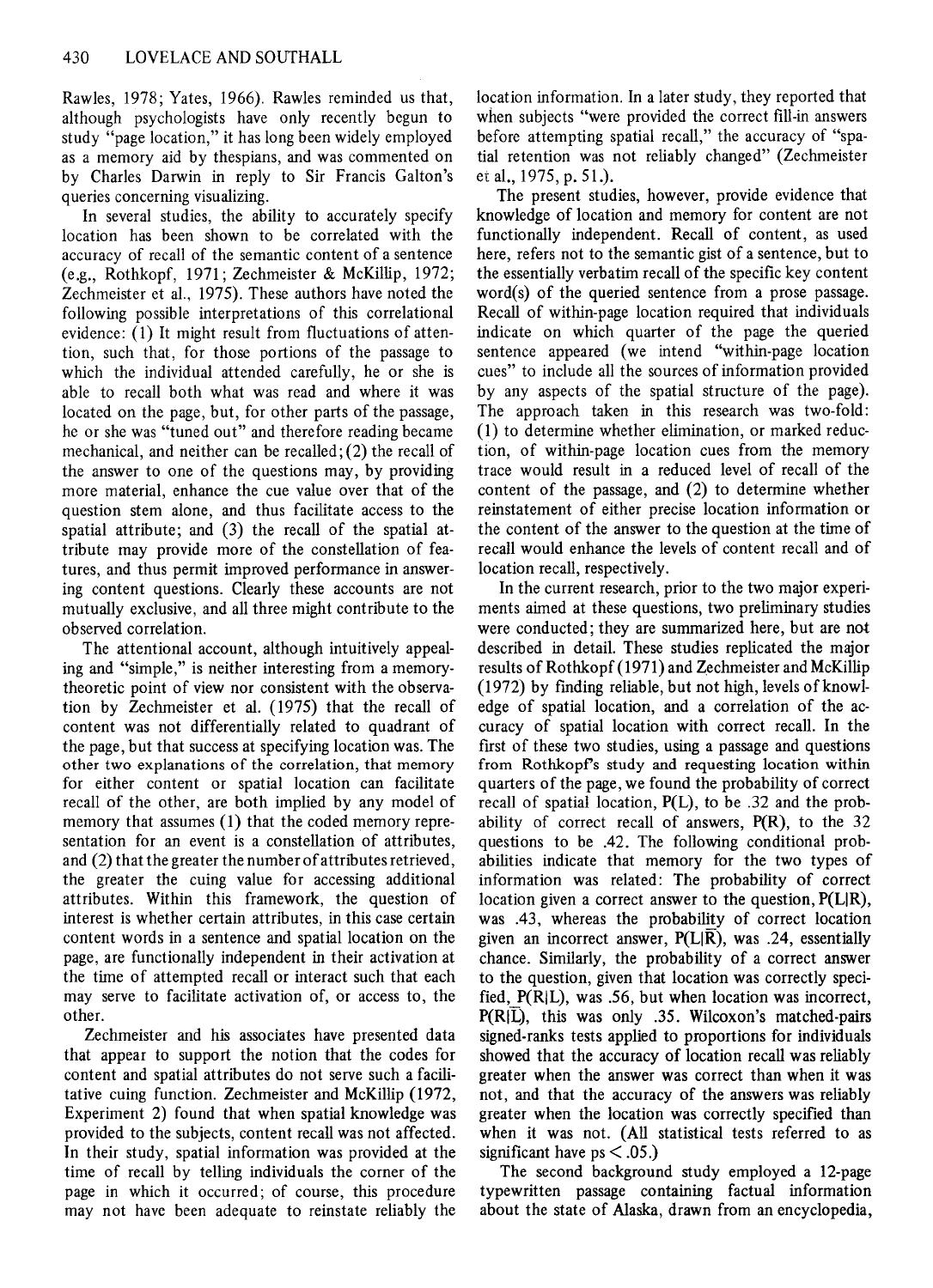and a 32-item short-answer completion test that was constructed by taking sentences from the passage and replacing critical facts with blanks. It is important to note two characteristics of these materials. First, this passage was constructed by selecting paragraphs such that the passage was essentially the concatenation of a great many discrete facts about the climate, geography, fiora, fauna, demography, and history of Alaska. There is no compelling logical order for presentation of this information: The paragraphs, and sometimes even the sentences within paragraphs, can be permuted without any apparent loss or change of meaning. Whereas Rothkopf (1971) also was interested in knowledge of location in the sense of early or late in the whole passage, we were concerned solely with within-page location and chose materials that minimized the extent to which content was tied to location due to the passage's structure, within the larger passage or within paragraphs. Analyses of the macrostructure of the passage(e.g.,Deese, 1983; Kintsch, 1974) would indicate that the propositions tend to show coordinate, rather than strong super-/ subordinate, relations, and thus the position of a given sentence within the entire passage, and even within paragraphs, is of little value in cuing semantic content.

Second, the to-be-remembered item was typically a single key word, and the retrieval cue took the form of providing the whole sentence again, verbatim, with the to-be-remembered word(s) left blank for the individual to recall. The four forms of the passage differed with respect to the quarter of the first page in which the prose material began; thus, a given portion of the text (and therefore the same test sentence) occurred equally often, over forms, in each of the four quarters of the page.

The two conditions of this second background study differed with respect to reading instructions: One group was told to read the passage once carefully and not to go back over the materials, whereas the other was told to study the passage as they normally would for a test. The latter group took 39 min, on average, to finish their reading, whereas the former took 27 min, on average. Although memory for both location and content was slightly greater for those reading as they would for a test, the pattern of the results closely paralleled that for the traditional instructions to read through once carefully, and only the data from the latter group are described. The  $P(R)$  was .52, and the  $P(L)$  was .33. The pattern of conditional probabilities was very similar to that seen in the study described above. The P(LIR) was .37, whereas the  $P(L|R)$  was .29, and the  $P(R|L)$ was .58, whereas the P(RIL) was .49. Again, these differences were significant by Wilcoxon tests. Thus, in both background studies, the conditional probabilities indicated that recall of location was related to recall of content. However, the fmdings in these two preliminary studies simply provided additional evidence of a correlational sort, and did not differentiate between the three theoretical accounts presented above.

The rationale for the two major experiments reported here was to provide a more direct experimental test of the assumption that the recall of location information might function to facilitate content recall, and vice versa. In Experiment 1, it was hypothesized that depriving an individual of within-page location cues during reading of a prose passage would have detrimental effects on the level of content recall, since location information could not then be recalled at the time of test and serve a cue function to facilitate word recall. This was accomplished by having individuals read from a continuous scroll, which they advanced at their own rates, so that the passage had no pages as such. In Experiment 2, it was hypothesized that providing the location attribute at the time of test would facilitate word recall, and vice versa. Materials were presented in 12-page booklets. To test whether facilitation of word recall would occur if the spatial-location information could be activated at the time of test, performance on the same sentence fill-in questions when those sentences appeared at an arbitrary location on the page in a test booklet was compared with performance when they were presented at exactly the same location on the page that they had occupied for the study presentation. To assess whether providing the individual with the content answers to each of the fill-in questions would similarly enhance the recall of spatial location over the recall that could be achieved on the basis of the information contained in the question, performance on specifying the location on the page on the basis of the query sentence was compared with and without the words of the content answers fllled in.

## **EXPERIMENT 1**

#### **Method**

Subjects. Sixty students enrolled in introductory psychology classes at the University of Virginia participated for extra course credit.

Design. Twenty students served in each of three conditions, which differed in the spatial-location cues present when the passage was being studied. To minimize location cues in one condition, the passage was typed on a long, continuous sheet with no pages marked off. To permit the use of location cues for a second group, the passage was typed on pages that were joined end to end on the continuous paper scroll; in this continuous-with-pages procedure, the extra spacing at the top and bottom of each page was preserved, as was the page number, and a heavy black line was drawn where pages came together. To provide a baseline to determine whether reading from pages that were presented on a continuous scroll might itself change some aspect of performance, a control condition read the text passage in the traditional booklet form. Testing procedures were identical in all three conditions, except that individuals who read a continuous passage without pages could not, of course, be tested for within-page location information.

Materials. The 12-page, double-spaced typewritten passage on the state of Alaska employed in the second background study was used. For the continuous-without-pages condition (hereafter simply referred to as the continuous condition), the passage was typed on an 81/2-in.-wide continuous sheet; for the continuous-with-pages and the booklet conditions, it was typed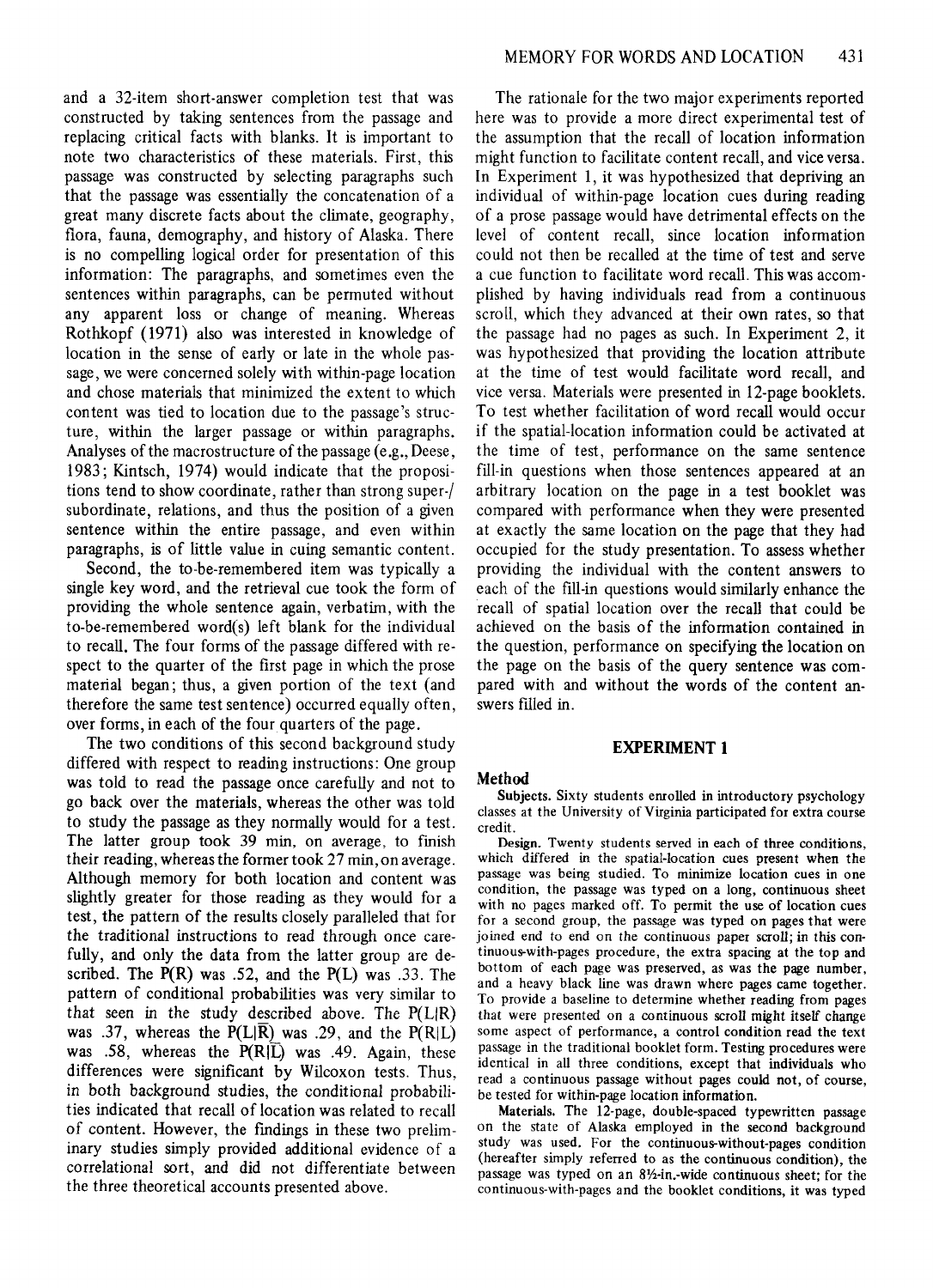on  $8\frac{1}{2}$  x 11 in. pages, 28 lines per page. In the continuous-withpages condition, these pages were taped end to end on a continuous sheet such as that employed in the continuous condition. For the two conditions in which the passage was placed on a continuous scroll, the window allowed a little more than a page to be viewed at one time. The three versions of the passage were the same, line by line, and differed only in pagination procedures.

A 32-item short-answer-eompletion test was composed; from two to four questions were drawn from each page of the passage, with the total number of questions taken from each quarter of the pages being equal. Each question was a sentence taken verbatim from the passage, but with one or two words left blank for the individual to fill in. Pilot data from six individuals had indicated that the mean proportion of correct responses by individuals who had not read the passage would be near zero; that is, the questions called for answers that were not likely to be part of the subject's prior world knowledge.

Procedure. The students were randomly assigned to conditions and were run individually. Reading was self-paced; instructions indicated that a sentence could be reread if it had not been understood, but that whole pages or more were not to be reread once finished. They were told that they would be tested with short-answer fiII-in questions requiring one or two words. Only after reading had been completed were those people in the continuous-with-pages and booklet conditions informed that they would be asked for the location of the material. Testing was also self-paced; test booklets contained four questions per page. Beside each question was a miniature diagram of a page with the quarters marked off and numbered; in the continuouswith-pages and booklet conditions, the individuals circled one of the numbers to report the location of the material on the page; individuals in the continuous condition were instructed to ignorc those diagrams.

# Results and Discussion

The method that the subjects used to advance the paper was observed to be very similar in the two continuous conditions; individuals in both groups advanced about a page of material and read that before advancing again. Although the total number of times the scroll was advanced was not recorded, we feel confident from our observations that it was very similar in these two conditions. There were no significant differences in mean reading times for the continuous-with-pages conditions (17.5 min), the continuous condition (17.0 min), or the booklet condition (15.6 min). The booklet and continuous-with-pages conditions did not differ appreciably in the number of items recalled, the means of individuals' proportions correctly recalled being .27 and .29, respectively  $\lceil t(38) = 1.51$ ,  $p > .10$ , or in correct locations, for which the proportions were .30 and .29  $(t < 1)$ . In addition, the conditional probabilities for these two conditions never differed by more than 2%: The mean proportions for the booklet and continuous-with-pages conditions, respectively, were  $P(L|R)$ = .38 and .36,  $P(L|R) = .27$  and .26,  $P(R|L) = .34$  and .36, and  $P(R|\overline{L}) = .24$  and .26. From the similarity of values for the two conditions, it appears that there was no notable change in the processing of the prose passage as pages affixed to a continuous sheet or scroll, which the individual advanced by turning knobs, relative to the standard booklet format. Returning to the issue of whether the recall of each attribute was related to the recall of the other, the differences in  $P(R|L)$  and  $P(R|L)$ were significant in both the booklet and continuouswith-pages conditions by Wilcoxon tests, as were the differences in  $P(L|R)$  and  $P(L|\overline{R})$ .

As predicted, the recall of content was found to be poorer in the continuous condition (.22) than in the continuous-with-pages condition (.29); this effect, roughly a  $25\%$  reduction in recall, was significant [t(38)  $= 2.14$ ] and accounts for about 11% of the variance (eta squared  $=$  .108). It appears that, by minimizing the location information available in the continuous condition, the content recall was reduced. Further support for this interpretation is provided by the similarity of the proportion recalled in the continuous condition (.22) to that seen in the continuous-with-pages condition on those questions for which the individual could not provide the location  $[ P(R|L) = .24 ]$ ; when location information was present during study but was not recallable by the individual at the time of test, the recall of word content was essentially the same as when no location information was present to be stored.

### EXPERIMENT 2

This study tested two hypotheses: (1) reinstatement of position cues at the time of test should serve to enhance recall of the content of a prose passage, and (2) reinstatement of the content material should serve to improve the accuracy of location judgments. With respect to the latter hypothesis, Zechmeister et al. (1975) indicated in their general discussion that they had failed to find support for this hypothesis, but they did not provide procedural details of that research. Although Zechmeister and McKillip (1972, Experiment 2) failed to support the first hypothesis, their procedure for providing the location information was simply to prepare test booklets "with the correct corner of the page indicated for each question" (p. 450). The present study provided a more potent manipulation by reinstating the exact location on the page for the entire sentence from which the missing words were to be filled in. The current data provide support for both hypotheses: The experimental presentation of either attribute at the time of recall was found to enhance the recall of the other.

#### Method

Subjects. Sixty students enrolled in introductory psychology classes at the University of Virginia received extra credit for participation.

Design. Three groups of 20 students studied a passage under the study conditions described for the booklet condition in Experiment 1; in fact, one of these groups was the group in that condition, since those individuals served in a control condition that constituted a baseline for both experiments. The three groups, although treated identically during study, differed with respect to their testing procedures. Test conditions for the booklet condition were described in Experiment 1. For a second group, the answers to the questions were already filled in at the time of the test, and the individuals had to recall only location (the location condition); for the third group, the actual location on the page was shown to the individuals, who attempted to recall only the content (content condition).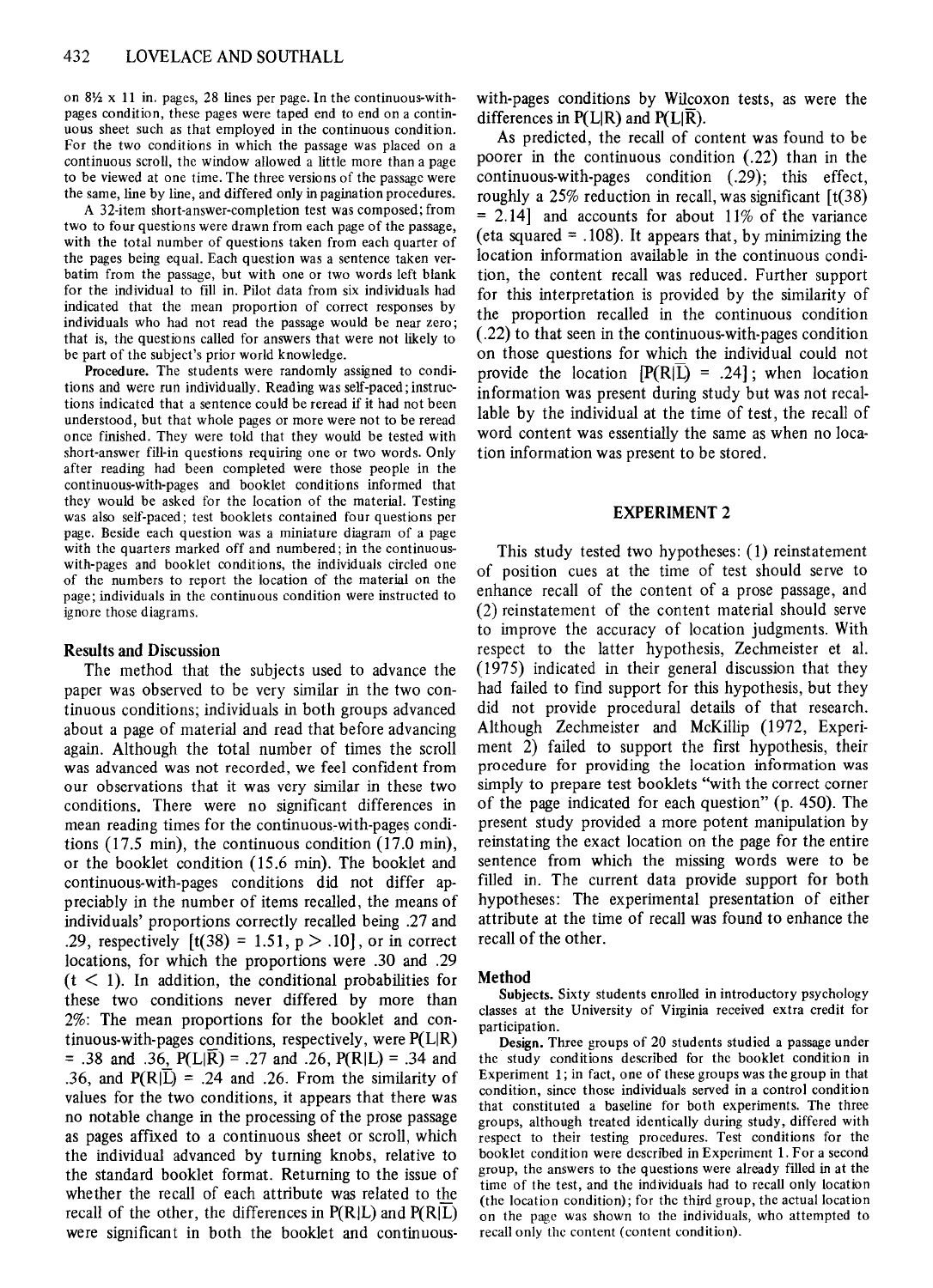Materials. The same 12-page passage on Alaska was used. The test booklet for the location condition was the same as that for the booklet condition, except that for the former the content had already been typed on the blank line. For the content condition, a photocopy of the appropriate page of the passage was made for each question, and all of the words except those in the sentence that constituted the test question, were then individually blacked out with a felt marking pen; the critical word(s) were then covered to create the blank spaces to be filled in, and a second photocopy was made. This procedure should have maximized the reinstatement of all aspects of location on the page, including paragraph indentation and other format aspects. The test questions themselves were identical across conditions.

Procedure. All individuals were instructed as previously described for the booklet condition, except that on the test portion of the task, those in the location condition were told that they would be provided with the answers and that they were only to try to locate the sentence with respect to quarters of the page. In the content condition, the subjects were informed that the sentences were being shown in the exact locations where they had actually occurred and that they were to recall the content by filling in the blanks.

## Results and Discussion

The total number of correct answers to questions in the content condition was· greater than that for the booklet condition (means of 11.7 and 8.5, respectively). This represents approximately a 38% increase in the number of correct answers, an effect that is significant  $[t(38) = 3.30]$ , and accounts for about 22% of the variance (eta squared  $=$  .223). The mean proportion of correct content recall in the content condition was .36; this is very similar to  $P(R|L)$  in the booklet condition, which was .34. This similarity is what would be expected if the current procedure for reinstating location information had effects very much like those resulting from accurate self-cuing by successful location recall. Precise reinstatement of the configuration of within-page location cues apparently results in greater recall of the content of a prose passage.

The total number of correct location judgments for the location condition was greater than that for the booklet condition (means of 11.4 and 9.6, respectively). This 19% increase was significant  $[t(38) = 2.35]$  and accounts for about 13% of the variance (eta squared = .127). The mean proportion of correct location judgments in the location condition was .36, which is very similar to  $P(L|R)$  in the booklet condition  $(.38)$ . The facilitation of correct location judgments resulting from knowledge of the content is about the same, regardless of whether that content was recalled by the individual or provided by the researcher.

## GENERAL DISCUSSION

In terms of explicit task demands, any knowledge of within-page location of the material is "incidental" to performance of the task in most memory tests for prose material. Data in previous studies have shown that there is a relationship between memory for location and content, but this correlation could be accounted for by variation in attention while reading, and no previous experimental data have indicated a causal link. The present studies made it clear, however, that the recall of within-page spatial information and of the content words from a prose passage are not functionally independent. That is, manipulation of the availability of location or content information at the time of test was shown to have a significant effect on recall of the other attribute.

In Experiment 1, the continuous-passage procedure precluded the presence of within-page spatial-location cues; this significantly lowered the level of content recall. In Experiment 2, the reinstatement of exact within-page spatial location at the time of the test was found to significantly facilitate content recall. These two findings made it clear that knowledge of spatial location can serve to cue the recall of the content of a prose passage. Experiment 2 also demonstrated that providing the individual with the content answers to questions can facilitate location recall. Under the present conditions, location cues appeared to have somewhat greater cue value to aid content recall than did the provision of content answers aid the recall of location; however, the two types of recall differ in measurement scale (e.g., chance or guessing levels), and thus direct comparison is not justified.

In Experiment 2, the procedure for reinstating the within-page location of the sentence also provided, on some occasions, information about where the sentence fell in a paragraph as well as its distance from top and bottom edge of the page. This was intentional in that this research intended to assess the benefits of reinstating all aspects of within-page location that might be available if the individual were able to recreate an effective image of the page at the time of test. The extent to which within-page location cues, in the present global sense, include effects due to knowledge of position of the statement in the paragraph structure remains to be explored. The effects of spatial-location information obtained in Experiment 1, however, cannot be explained by text structure or paragraph location effects. Furthermore, in one respect, the present data give little evidence of such effects of paragraph structure in Experiment 2. If knowledge of the location of a sentence within a paragraph facilitated correct content recall, then such recall would be greater for questions from the latter portion of the page, since the probability that the preceding paragraph break appears on that page increases the further down the page a sentence appears. No such systematic relationship between quarter of the page and correct content recall was found. Of course, it must be noted that the present passage was selected so as not to possessstrong hierarchical structure.

For some mnemonists, images employing spatial location can be extremely powerful mnemonics (e.g., Luria's, 1968, S) and there is evidence that many individuals are capable of training themselves to possess exact knowledge of location on the page for extended amount of prose material, as evidenced by Stratton's (1917) description of the Shass Pollak, Polish Jews who